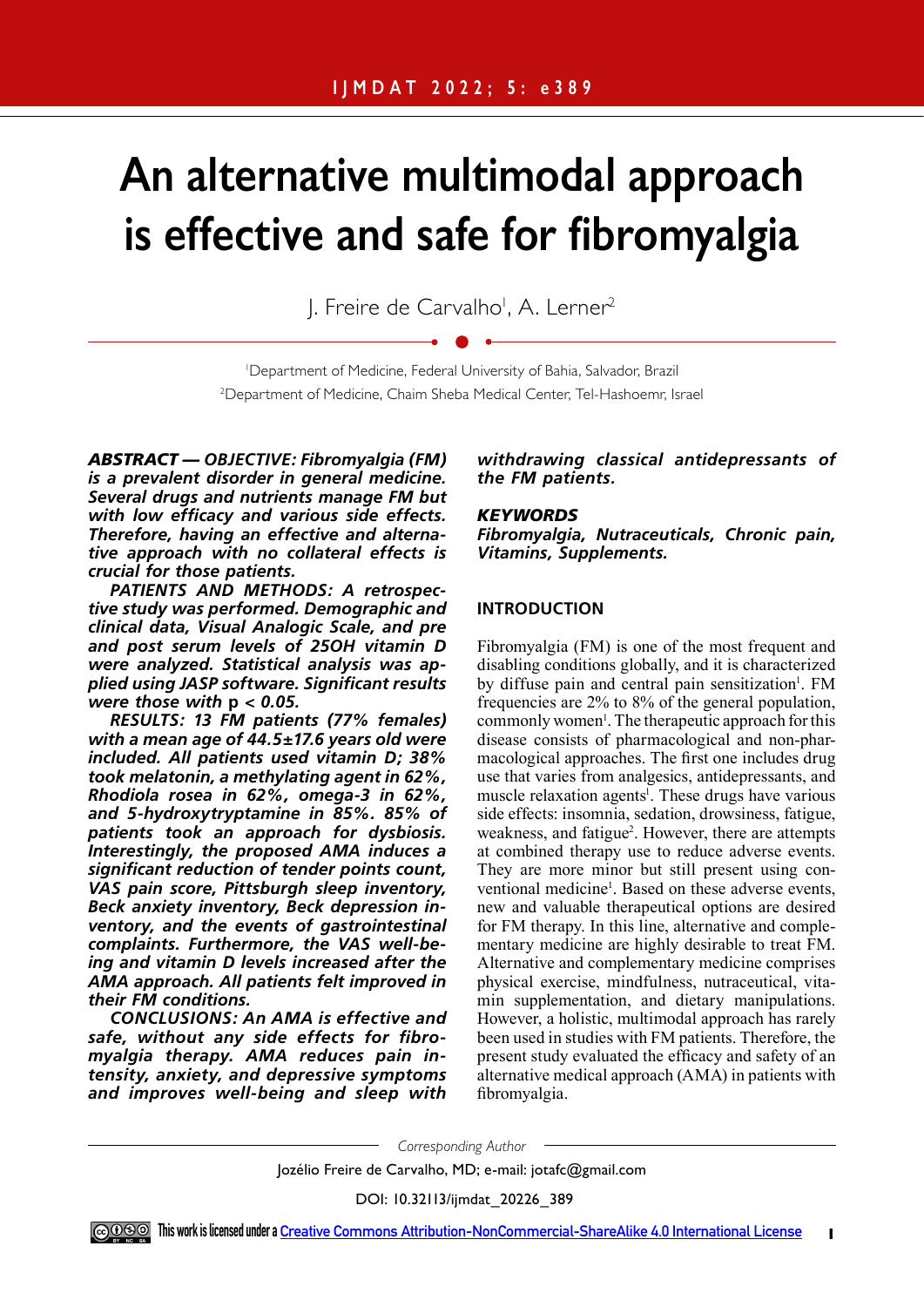#### **PATIENTS AND METHODS**

The present retrospective study included 13 patients over 18 years old diagnosed with FM according to the American College of Rheumatology criteria<sup>3</sup> and was followed up in our private clinic. The follow-up period varied from 1 to 3 years. Demographic data, medical chart review, comorbidities, medications used, pain intensity, and the number of tender points were recorded. Exclusion criteria were the presence of conditions that may simulate FM, such as hypothyroidism, hyperparathyroidism, myositis, and cancer. In addition, all patients had previous routine laboratory analyses, and these data were available in their medical charts. The Visual Analogic Scale (VAS) for pain evaluation is a 100–mm line on which patients indicate the degree of pain perceived at that moment. Patients gave a verbal gradation of pain by choosing a number between 0 to 10, with higher numbers corresponding to higher pain levels. The same scale was used to detect well-being levels. Pittsburgh sleep inventory (PSI), Beck anxiety inventory (BAI), Beck depression inventory (BDI), and the number of complaints of dysbiosis inventory were used for all participants. Vitamin D was prescribed to all participants, independent of the serum levels. Concerning melatonin, this hormone was offered to those subjects with insomnia or any sleep disorder. Methylating agents were added if the patient had low levels of folic acid and/or vitamin B12. *Rhodiola rosea* was added to the patients with moderate/severe fatigue and/or low cortisol. A glutenmilk-sugar-free diet was suggested for patients with overweight or obesity and those with a milk/gluten intolerance history. In addition, 5-hydroxytryptamine (5-HTP) was offered to patients with any degree of anxiety. In this pilot study, no change or suggested physical exercises were suggested. Dysbiosis was treated in patients with gastrointestinal abnormality using albendazole 400 mg twice, vitamin A 25,000IU/ day, and quercetin 250 mg for two months. During the study, patients did not initiate new drugs. Nevertheless, tapering and excluding any conventional drugs were permitted if the patients felt better about the FM.

## **Statistical Analysis**

Statistical analyses were performed using the JASP software version 0.12.2. Parametric and non-parametric tests were used to compare the groups.  $p<0.05$  was considered significant. Results are presented as mean  $\pm$  standard deviation, median (range), or percentage.

#### **RESULTS**

female and 62% Caucasians. The disease duration was 2 (1-16) years. Comorbidities were observed in all patients, including anxiety in 46%, depression in 15%, systemic hypertension in 15%, and hypothyroidism in 15%. Concerning drugs, 38% used antidepressants such as escitalopram (n=1), fluoxetine  $(n=1)$ , sertraline  $(n=1)$ , paroxetine  $(n=1)$ , and duloxetine (n=1). 80% of patients stopped the antidepressant during this study. All patients used vitamin D in a dose ranging

from 5,000IU-30,000IU/day, and one patient received 600,000IU intramuscularly; 38% of patients took melatonin (3-5mg/day). A methylating agent was used in 62% (including pyridoxine, methylcobalamin, or methylfolate). *R. rosea* was prescribed in 62% of patients with low cortisol levels. The approach for dysbiosis was offered to 85% of the patients. Omega-3 (2-4 g/day) was prescribed to 62%, and 5-hydroxytryptamine (100-200 mg/day) was used in 85% of the FM patients. Features' changes of FM patients at baseline and after AMA are summarized in Table I. Interestingly, after AMA, there was a weight loss, even in patients where a diet was not suggested, although no significant differences were detected. A significant reduction before and after AMA of tender points count AVS pain score, PSI, BAI, BDI, and the number of complaints of dysbiosis inventory. A marked increase in AVS well-being and vitamin D levels were detected (Table I). All patients improved their FM condition after the AMA approach; 2 patients felt 100% better; 3, 90%; 5, 80%, and three patients felt 70% better.

#### **DISCUSSION**

This study demonstrated that an AMA methodology effectively treats FM patients without noticeable side effects. The study's advantages were that only FM patients who fulfilled the international criteria for this condition were included<sup>3</sup>, and the same researcher did all data collection and analysis. Previous studies showed hypovitaminosis D in FM patients. A recent meta-analysis with 851 cases and 862 controls revealed lower vitamin D levels in the cases<sup>4</sup>. Our group previously supplemented vitamin D in FM patients and demonstrated an improvement in VAS scores after 3 months, and 72.2% experienced a significant improvement in symptoms<sup>5</sup>. A recent meta-analysis with 98 FM patients showed a positive effect of melatonin on the FM symptoms<sup>6</sup>. We also verified a positive effect on our patients. Regarding vitamin B12, our previous study showed that vitamin B12 was not reduced in  $FM<sup>5</sup>$ . Although in the article from Regland et al<sup>7</sup> the authors evaluated 12 patients with FM and chronic fatigue syndrome, homocysteine was increased in CSF. Interestingly, levels of vitamin B12 correlated significantly with fatigue and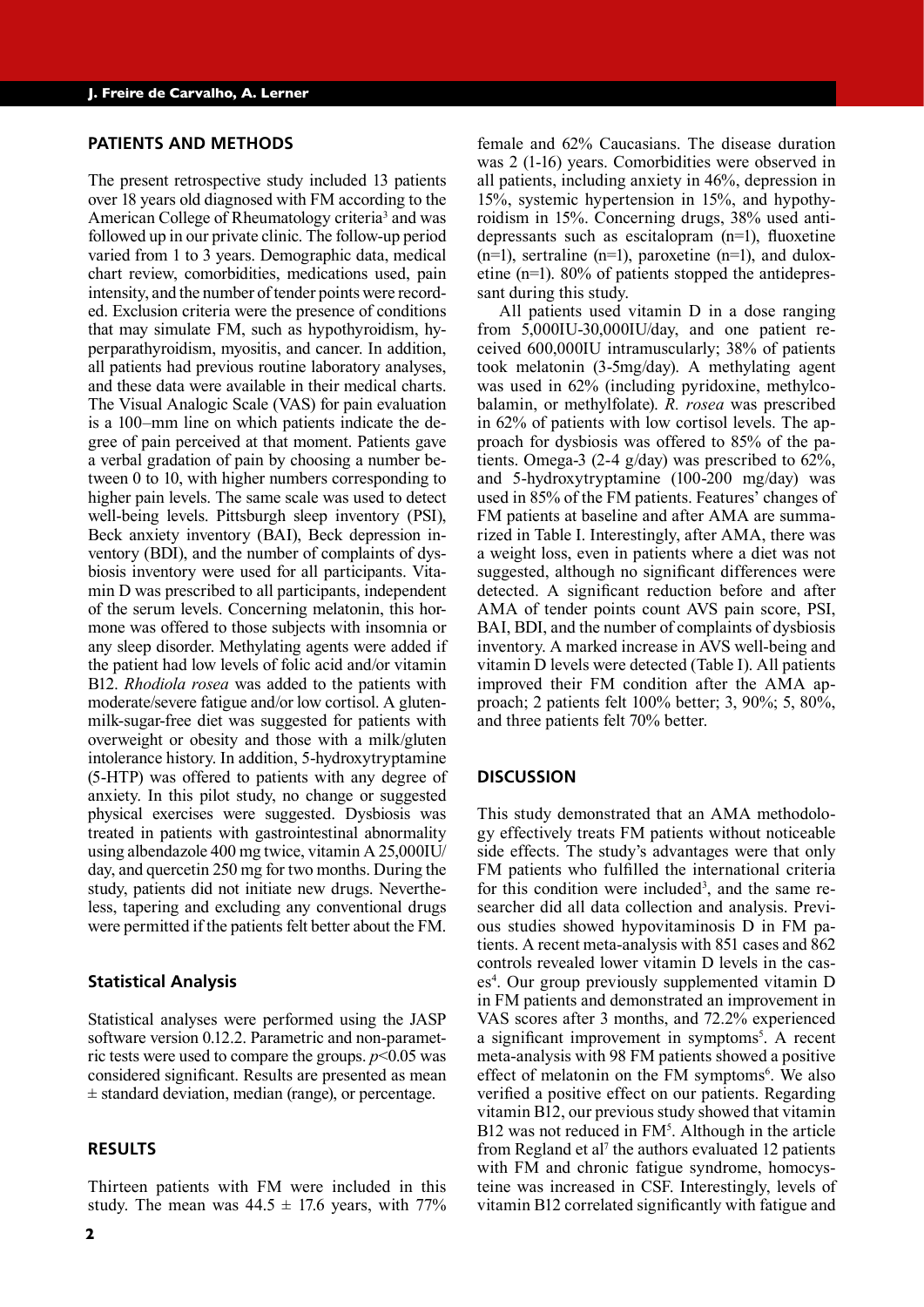|                                 | Fibromyalgia<br><b>Pre-AMA</b><br>$N=16$ | Fibromyalgia<br>Post-AMA<br>$N=16$ | $p$ -value |
|---------------------------------|------------------------------------------|------------------------------------|------------|
| Weight, Kg                      | $79.7 \pm 23$                            | $73.8 \pm 17.5$                    | 0.262      |
| Systolic blood pressure, mmHg   | $127 \pm 7.9$                            | $116 \pm 11$                       | 0.069      |
| Diastolic blood pressure, mmHg  | $75.5 \pm 12.1$                          | $72 \pm 11.3$                      | 0.195      |
| Tender points count             | $17.1 \pm 1.7$                           | $6.1 \pm 5.1$                      | < 0.001    |
| Beck anxiety inventory          | $21.7 \pm 13.2$                          | $9.6 \pm 8.8$                      | 0.02       |
| Beck depression inventory       | $18.0 \pm 5.8$                           | $9.5 \pm 6.3$                      | < 0.001    |
| Pittsburgh sleep inventory      | $12(7-25)$                               | $6(4-15)$                          | 0.005      |
| Dysbiosis, number of complaints | $12.2 \pm 5.8$                           | $9.0 \pm 6.2$                      | < 0.001    |
| AVS pain score                  | $6.0 \pm 1.5$                            | 1.5                                | < 0.001    |
| AVS well-being                  | $5.8 \pm 1.4$                            | $8.5 \pm 0.9$                      | < 0.001    |
| Vitamin D, ng/mL                | $26.5 \pm 5.5$                           | $50.7 \pm 0.8$                     | 0.023      |

**Table I.** Outcomes comparison between fibromyalgia patients pre and post-treatment.

AMA: alternative medical approach; AVS: analogic visual scale.

items of a psychopathological rate scale<sup>7</sup>. Some studies evaluated serotonin levels in FM patients and observed reduced serum levels of this neurotransmitter8 . In addition, an open clinical trial demonstrated the effectivity of 5-HTP, a serotonin precursor, in FM during 90 days of supplementation<sup>9</sup>. Although only two patients were on a gluten-milk-sugar-free diet, all participants lost weight. One explanation could be excluding drugs that enhance appetite (e.g., antidepressants). A prospective trial with 75 FM patients compared a gluten-free diet with a hypocaloric diet. In the end, both groups of patients improved<sup>10</sup>. It confirmed an excellent response to this dietetic approach in FM patients. Omega-3 was used in patients with FM in a small case series. The authors found a clinically significant pain reduction and improved function in a follow-up of 19 months with no adverse events<sup>11</sup>. The current study's limitations are that it included a relatively small number of patients, and the control group is lacking. However, this is a preliminary pilot retrospective study. Futures well designed, prospective and controlled, with many more participants using AMA in FM, might reaffirm its safety and efficacy.

# **CONCLUSIONS**

This study demonstrated that a multimodal approach improves FM patients' symptoms and reduces anxiety, depression, sleep disorders, and dysbiosis. More so, in polypharmacy intake, the AMA approach seems to reduce adverse drug effects and improve patients' quality of life.

#### **Financial support:**

The authors received no financial support for the research.

**Ethics approval and consent to participate:** Not applicable.

#### **Consent for publication:**

The consent to publish had been taken from each participant in this work.

#### **Conflict of interests:**

The authors declare that they have no competing interests.

## References

- 1. Clauw DJ. Fibromyalgia: a clinical review. JAMA 2014; 311: 1547-1555.
- 2. Thorpe J, Shum B, Moore RA, Wiffen PJ, Gilron I. Combination pharmacotherapy for the treatment of fibromyalgia in adults. Cochrane Database Syst Rev 2018; 2: CD010585.
- 3. Wolfe F, Clauw DJ, Fitzcharles MA, Goldenberg DL, Häuser W, Katz RL, Mease PJ, Russell AS, Russell IJ, Walitt B. 2016 Revisions to the 2010/2011 fibromyalgia diagnostic criteria. Semin Arthritis Rheum 2016; 46: 319-329.
- 4. Makrani AH, Afshari M, Ghajar M, Forooghi Z, Moosazadeh M. Vitamin D, and fibromyalgia: a meta-analysis. Korean J Pain 2017; 30: 250-257.
- 5. de Carvalho JF, da Rocha Araújo FAG, da Mota LMA, Aires RB, de Araujo RP. Vitamin D Supplementation Seems to Improve Fibromyalgia Symptoms: Preliminary Results. Isr Med Assoc J 2018; 20: 379-381.
- 6. Hemati K, Amini Kadijani A, Sayehmiri F, Mehrzadi S, Zabihiyeganeh M, Hosseinzadeh A, Mirzaei A. Melatonin in the treatment of fibromyalgia symptoms: A systematic review. Complement Ther Clin Pract 2020; 38: 101072.
- 7. Regland B, Andersson M, Abrahamsson L, Bagby J, Dyrehag LE, Gottfries CG. Increased concentrations of homocysteine in the cerebrospinal fluid in patients with fibromyalgia and chronic fatigue syndrome. Scand J Rheumatol 1997; 26: 301-307.
- 8. Chinn S, Caldwell W, Gritsenko K. Fibromyalgia Pathogenesis and Treatment Options Update. Curr Pain Headache Rep 2016; 20: 25.